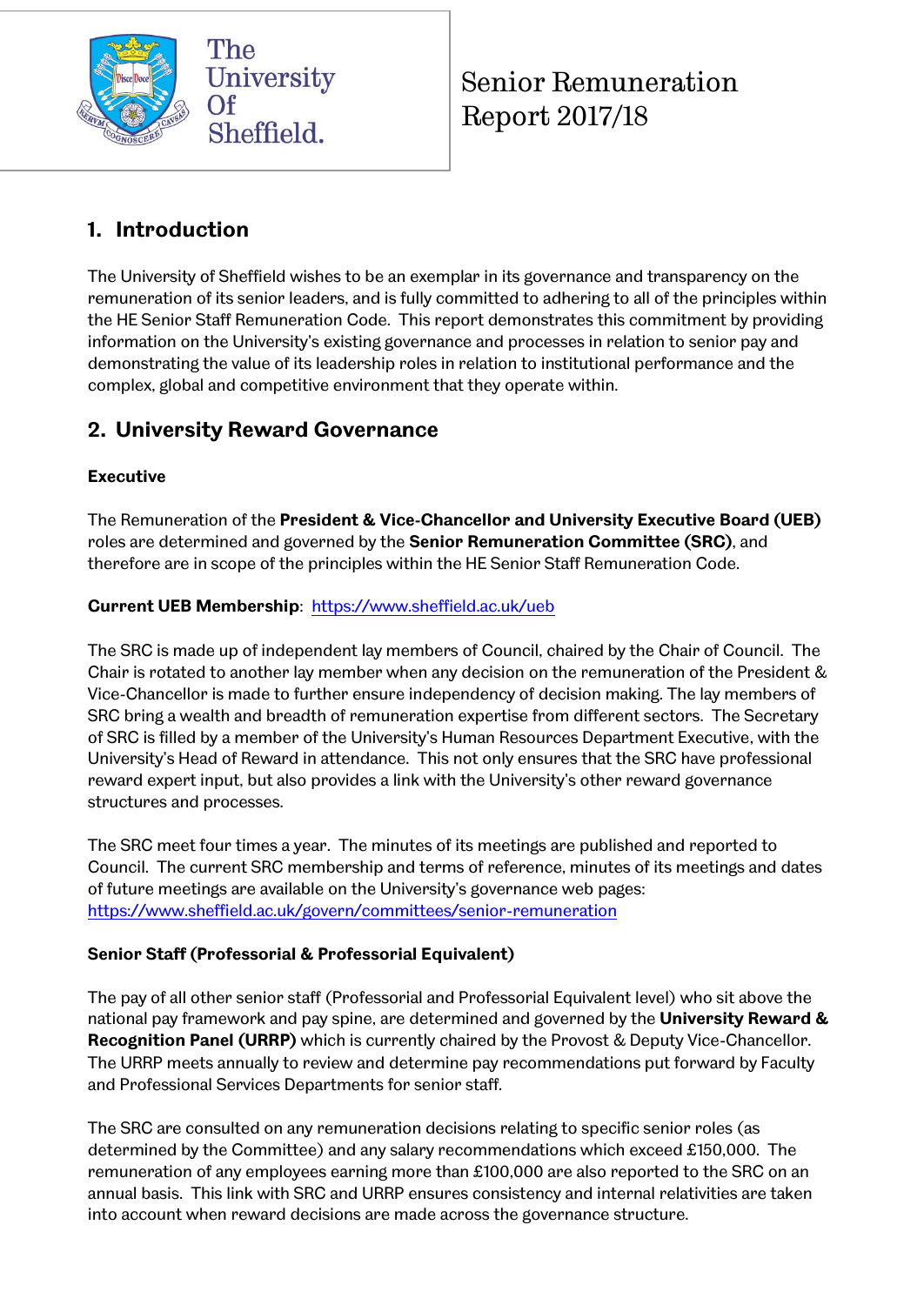**University Reward & Recognition Panel - Membership and Terms of Reference:** <https://www.sheffield.ac.uk/hr/thedeal/panel> **Professorial and Professorial Equivalent Pay Review:** <https://www.sheffield.ac.uk/hr/thedeal/arr>

#### **University Staff (Grade 1 to 9)**

The pay of all other University roles is governed by the national and University's local framework agreement. Pay decisions within this framework are delegated to Vice-Presidents & Head of Faculty or Professional Services Leadership Group Directors. Pay decisions and position are reported annually to the URRP so that the URRP can have final authorisation on these pay decisions and therefore maintain an oversight of remuneration and consistency of decision making across the University.

## **3. Gender Equality, Diversity and Inclusion**

The University is committed to rewarding its staff fairly and continually measures the impact of its reward schemes and takes positive action to improve and promote gender equality. The Senior Remuneration Committee and the University Reward & Recognition Panel (URRP) are both responsible for the assessment and monitoring of gender equality in relation to the remuneration decisions they make. The URRP also monitors gender pay implications of pay decisions at all levels across the whole University. The University undertakes an equal pay review every three years, it also measures and publishes its gender pay and bonus gap annually, with an action plan in place to reduce its gender pay gap and ensure there is appropriate career opportunities and development for its female staff.

Further information can be found on the University's Equality, Diversity and Inclusion webpages: <https://www.sheffield.ac.uk/hr/equality>

## **4. Policy and Approach to Executive Remuneration**

#### **Overview**

The University aims to attract, engage and grow the best talent to its senior leadership positions. As part of its strategy to achieve this, the University offer's a total remuneration package to members of its University Executive Board (UEB) which is competitive and is linked to their contribution to the University's success. Their reward package will reflect the challenge and critical nature of the University's Executive roles in leading the University to achieve its vision to be world leading in learning, teaching, and research excellence.

#### **Setting and Reviewing Base Salary**

The base salary of the University's Executive Board (UEB) roles, including the role of President & Vice-Chancellor are determined by the SRC, using a combination of job evaluation using Hay Job Evaluation Methodology and external benchmarking data.

 Hay Job Evaluation Methodology assesses the size of a role based on a number of components. These include complexity, impact, accountability, decision-making authority and the knowledge skills, credibility and experience required to deliver the role effectively. All UEB roles have been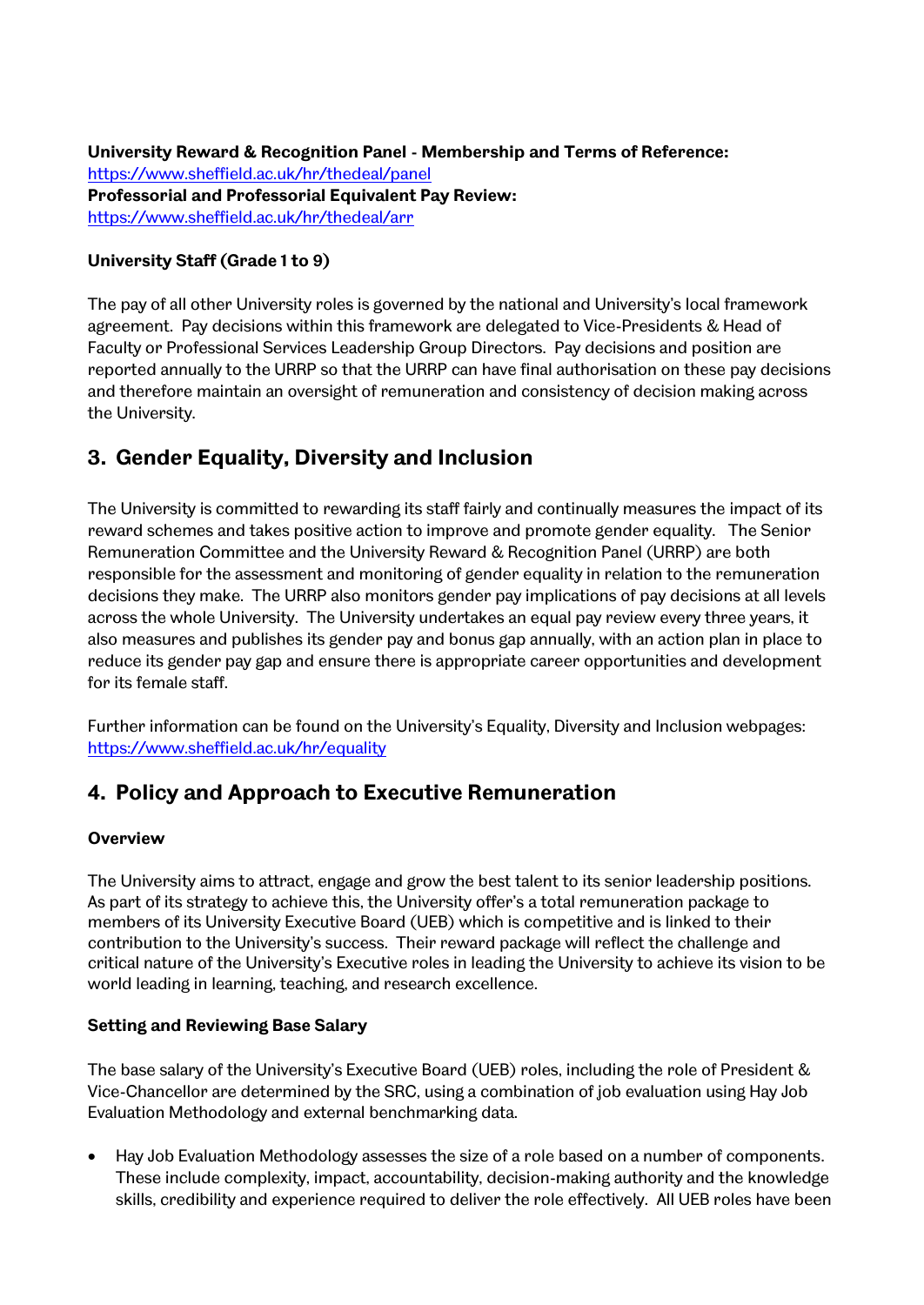independently evaluated using Hay evaluation by Korn Ferry Hay Group. Hay job evaluation methodology is used for all roles across the University.

 External benchmarking data enables the SRC to ensure that executive remuneration is both competitive and balanced in relation to the external market and the size of the role and University. This is essential to enable the University to attract and retain talent. External benchmarking data with comparator organisations from both within the sector and outside of the sector is provided to SRC from a number of sources. These include the UCEA Senior Remuneration Survey, the Russell Group Reward Survey, the CUC Survey of Vice-Chancellors Remuneration and industry benchmarking (mainly used for Professorial Equivalent Executive roles) from a number of sources including Korn Ferry Hay Group.

In addition, the SRC will take into account the reputation and academic/professional credibility required for the role, and will consider the current experience, skills and profile of the individual when agreeing a salary within the determined salary range of the role.

For Professorial Executive roles an additional, non-consolidated, pensionable allowance is payable to recognise the leadership role being undertaken for the duration of its term. Professorial Equivalent roles on the University Executive do not attract an additional allowance in recognition of their leadership role, instead this is reflected in basic salary.

Executive members do not have a contractual requirement for an annual cost of living related uplift, but the Committee may review annually whether such an uplift should apply, in particular, with consideration to any nationally agreed increase applied annually to all other staff.

#### **Performance-Related Pay and Institutional Performance**

The performance of all UEB members is assessed formally by the SRC at the end of each academic year by assessing delivery against objectives agreed by SRC at the start of that year. UEB objectives are split into 'core' and 'stretch' objectives. Core objectives normally include standard, expected delivery with successful achievement reflecting good performance in the role. Stretch objectives are normally areas of significant challenge and/or major activity or project delivery that have a significant impact on the institution. Objectives will be linked to University's strategic plan. UEB members will normally be set common core objectives where collective delivery of a Universitywide issue or objective is required.

Successful achievement against stretch objectives normally reflects exceptional performance in the role and may be used to inform a bonus in line with the University's Executive Bonus Scheme. Bonus payments are non-consolidated payments which are separate from base pay. The SRC take into account overall institutional performance, gender equality and the potential impact on the University's gender bonus gap, when assessing and agreeing any bonus. Bonus will not be paid where objectives have not been met and non-achievement of objectives will be taken seriously by the SRC with further consequences likely.

#### **Benefits**

UEB members have the same eligibility and access to pension scheme membership and other benefits, as all University staff. In addition, UEB have the option to take-up private medical insurance as part of their package. The addition of private medical insurance ensures that the University's executive remuneration package is competitive within the market and provides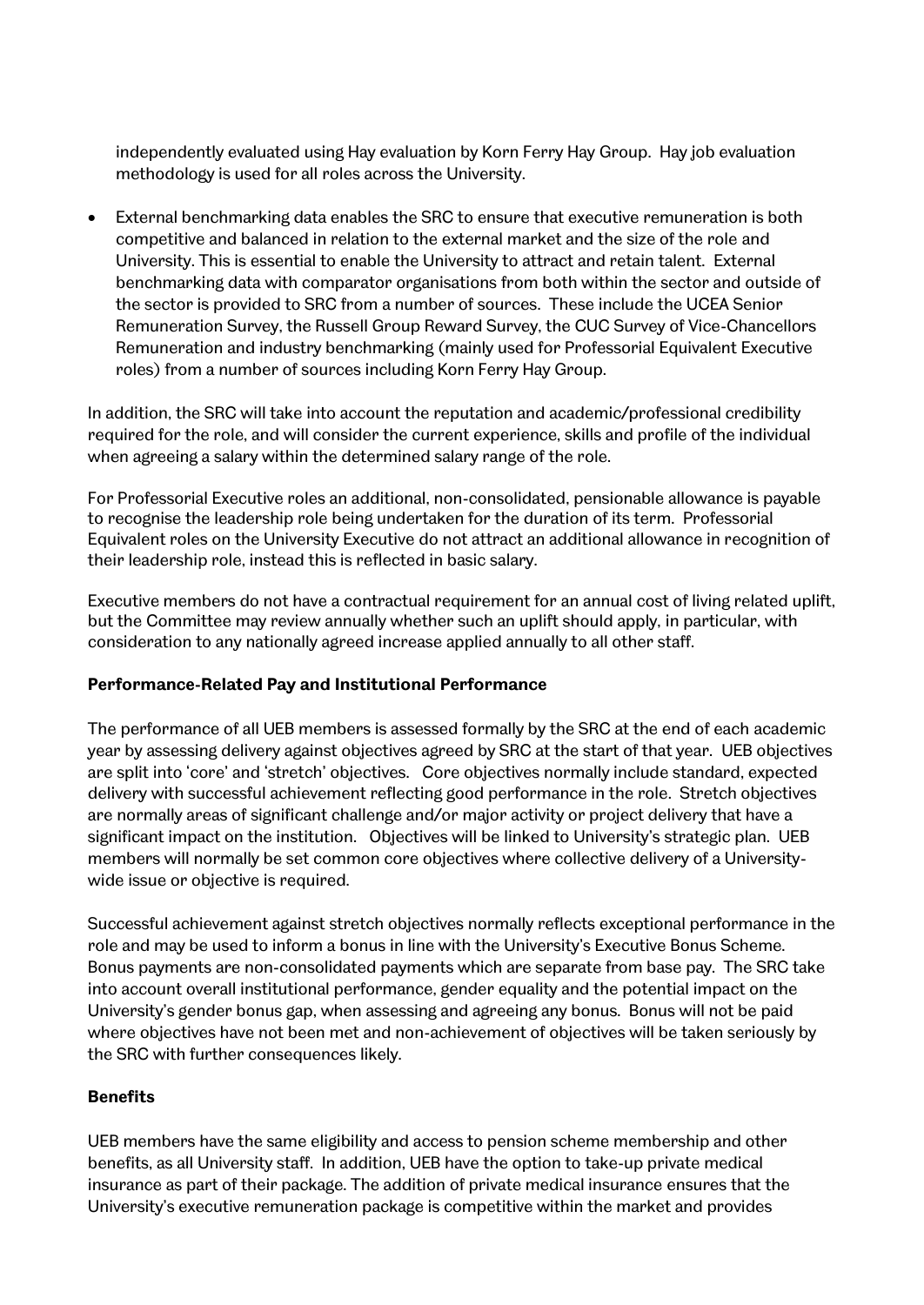security for the University in ensuring that its key senior leadership roles have access to immediate medical assistance, should they need it.

#### **External Activities**

It is important for the University that the President & Vice-Chancellor and, occasionally, other University Executive Board (UEB) members represent themselves and the University, on various bodies/boards to carry out external responsibilities e.g. non-executive director roles. Such roles can have mutual benefit for the University, the UEB member and the external organisation.

If the President & Vice-Chancellor wishes to take up other engagements or appointments outside the University, they must discuss this with the Chair of Council and obtain their written permission in advance of doing so. Other University Executive Board members must seek consent in writing from the President & Vice-Chancellor. This approval process ensures that there is no conflict of interest with University business as result of external activities undertaken.

## **5. Severance**

Any severance payments for the University Executive Members will be determined by the Senior Remuneration Committee, and will be fair, reasonable and justifiable, in line with the principles of the HE Senior Staff Remuneration Code. Details of any severance payments to Executive Board Members will be published in the Annual Reward Statement.

## **6. Business-Related Expenses**

The University has a single set of rules for any of its employees who incur expenses for University business purposes, the 'University's Travel and Business Expenses Regulations'. The University will pay reasonable, authorised travel and business expenses that comply with these Regulations where the expenses are incurred by staff wholly, exclusively and necessarily in the performance of their duties of employment and qualify as 'Allowable Expenses' under these Regulations. All University Executive Board (UEB) members must abide by these regulations: <https://www.sheffield.ac.uk/finance/regulations/appendices>

In order to successfully perform their duties, UEB roles may be required to undertake extensive national travel and international travel. They will also be required to host external stakeholders and events, or be invited to attend such events to represent the University. The costs incurred for the performance of these duties (some of which may relate to third parties) will be included in their individual business-related expenses. Details of the individual business related expenses of each University Executive Board member are published within the University's Annual Reward Statement.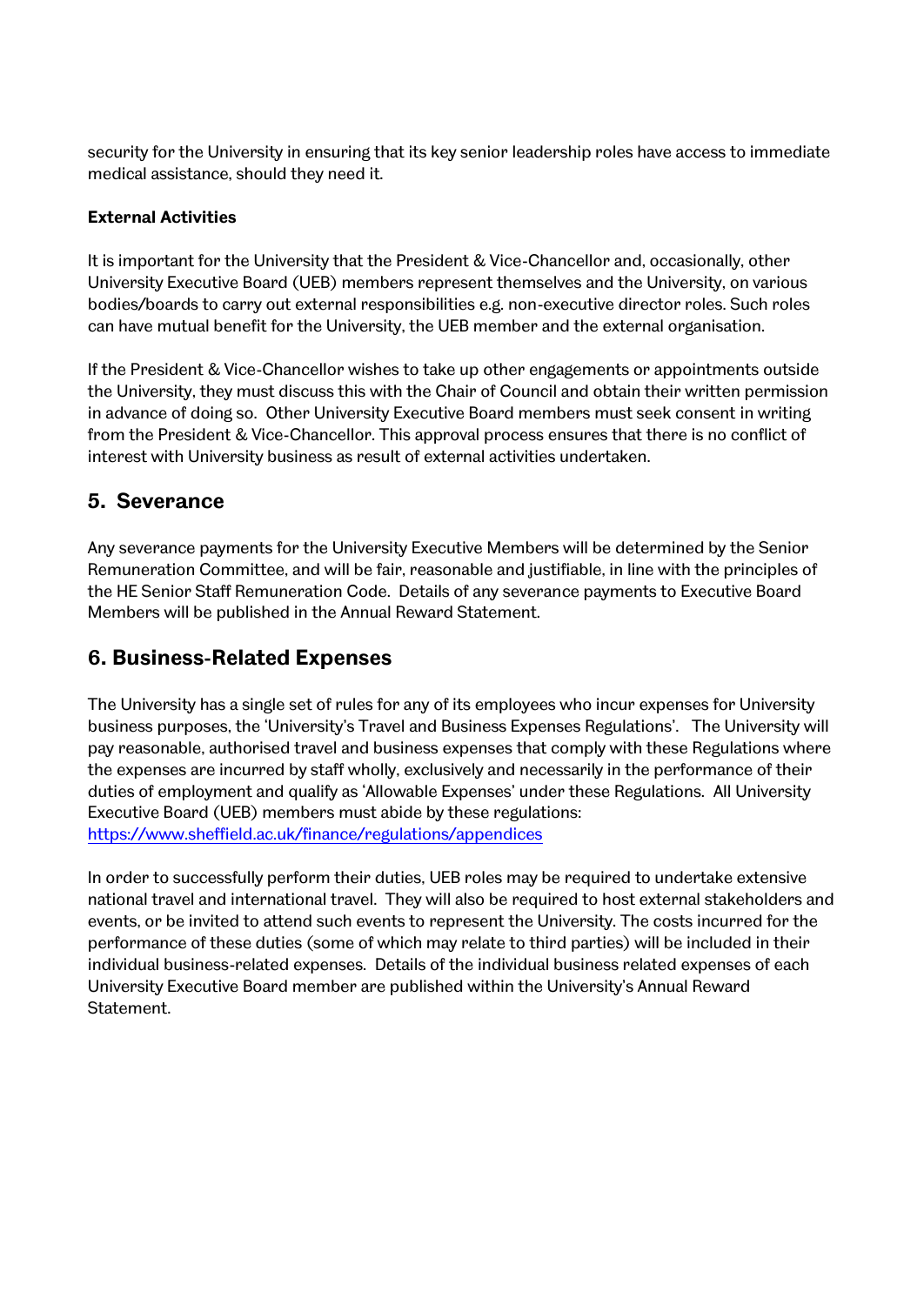## **Annex: Annual Reward Statement 2017/18**

### **1. Executive Post-Holders**

The Senior Remuneration Committee governs and determines the remuneration of the President & Vice-Chancellor and University Executive Board (UEB) roles. The post-holders of these roles in 2017/18 were:

| President & Vice-Chancellor               | Professor Sir Keith Burnett                     |
|-------------------------------------------|-------------------------------------------------|
| Provost & Deputy Vice-Chancellor          | <b>Professor Gill Valentine</b>                 |
| Vice-President for Research & Innovation  | <b>Professor Dave Petley</b>                    |
| <b>Vice-President for Education</b>       | Professor Wyn Morgan                            |
| Interim Vice-President & Head of the      | <b>Professor Susan Fitzmaurice</b>              |
| <b>Faculty of Arts &amp; Humanities</b>   | (Professor Dawn Hadley covering 9 November 2017 |
|                                           | to 30 April 2018)                               |
| Vice-President & Head of the Faculty of   | Professor Dame Pamela Shaw                      |
| Medicine, Dentistry & Health              |                                                 |
| Vice-President & Head of the Faculty of   | <b>Professor Mike Hounslow</b>                  |
| Engineering                               |                                                 |
| Interim Vice-President & Head of the      | Professor Nigel Clarke (until 13 November 2017) |
| <b>Faculty of Science</b>                 | Professor John Derrick (from 14 November 2017)  |
| Interim Vice-President & Head of the      | <b>Professor Craig Watkins</b>                  |
| <b>Faculty of Social Sciences</b>         |                                                 |
| <b>Chief Financial Officer</b>            | <b>Helen Dingle</b>                             |
| <b>Chief Operating Officer</b>            | Andrew Dodman                                   |
| Director of Academic Services (from 2018) | <b>Rob Sykes</b>                                |

### **2. Executive Reward Policy**

The University's Executive Reward Policy which applies to all UEB roles can be found on the Senior Remuneration Committee pages: [https://www.sheffield.ac.uk/govern/committees/senior](https://www.sheffield.ac.uk/govern/committees/senior-remuneration)[remuneration](https://www.sheffield.ac.uk/govern/committees/senior-remuneration)

### **3. The Remuneration of the President & Vice-Chancellor**

The remuneration package and accompanying explanation of the President & Vice-Chancellor's (Professor Sir Keith Burnett's) remuneration for the year ending 2017/18 is disclosed in the University's Financial Statements. This includes **pay multiples** (using the Office of Student Accounts Direction methodology) which show the relationship between his remuneration and the median salary of all other employees in 2017/18, expressed as a multiple.

The Financial Statements can be found at:<https://www.sheffield.ac.uk/finance/finstatements>

The remuneration package of the University's new President & Vice-Chancellor (Professor Koen Lamberts) has been published at: [https://www.sheffield.ac.uk/govern/committees/vc](https://www.sheffield.ac.uk/govern/committees/vc-remuneration-statement)[remuneration-statement](https://www.sheffield.ac.uk/govern/committees/vc-remuneration-statement) 

Comparator **pay multiples** (using the Office of Student Accounts Direction methodology) but showing the relationship between the current remuneration of the new President & Vice-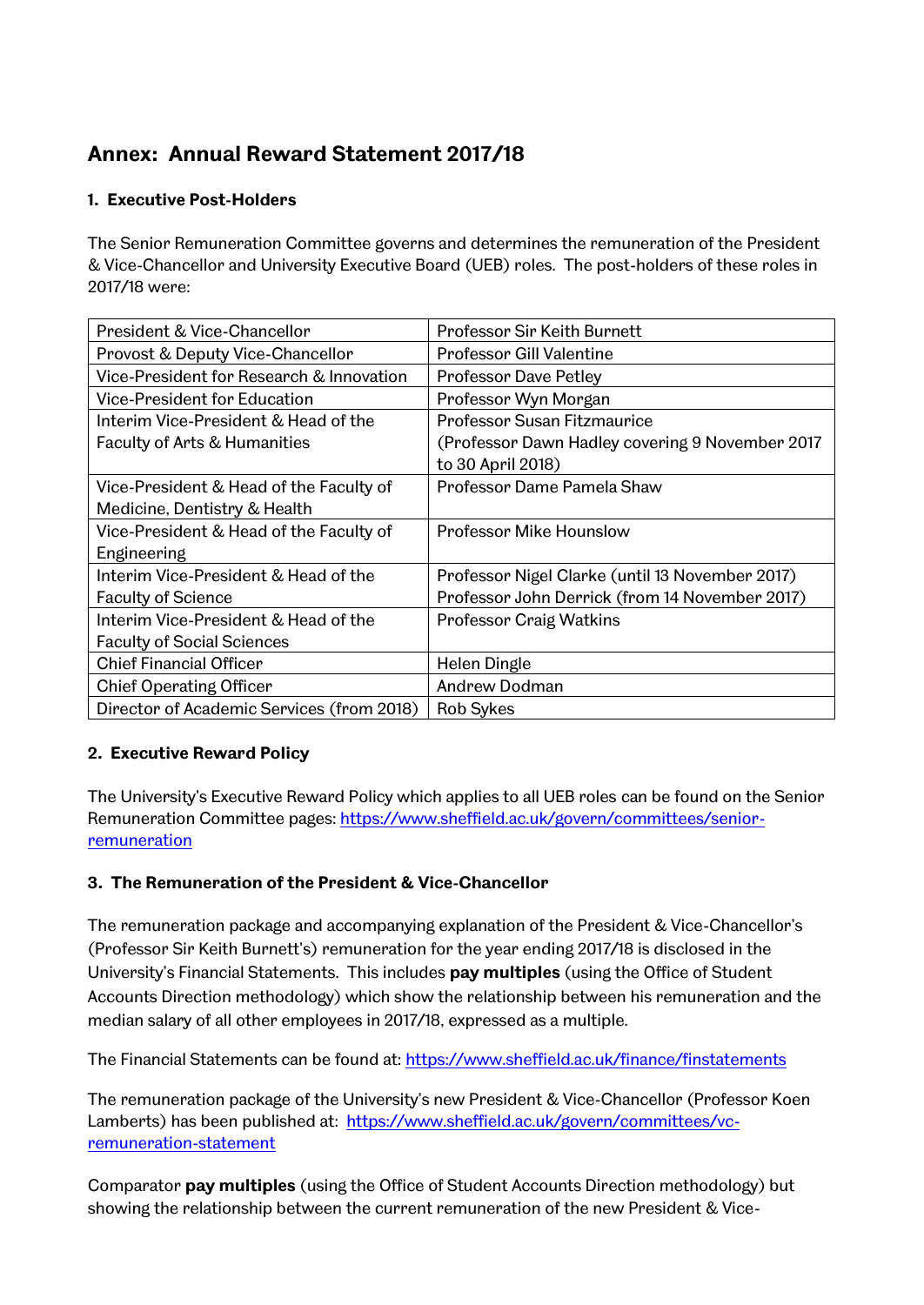Chancellor and the median salary of all other employees in 2017/18, expressed as a multiple, show that:

- The basic salary of the new President & Vice-Chancellor (Professor Koen Lamberts) is **8.8** times greater than the median basic salary of all other employees (including externally funded salaries) in 2017/18 and **9.6** times greater than the median basic salary of all other employees (excluding externally funded salaries).
- The estimated annual total salary of the new President & Vice-Chancellor is **9.5** times greater than the median total salary of all other employees (including externally funded salaries) in 2017/18 and **10.4** times greater than the median total salary of all other employees (excluding externally funded salaries) in 2017-18.

### **4. External Activities and Income**

In 2017/18, the President & Vice-Chancellor (Professor Sir Keith Burnett) undertook the following external activities relating to Higher Education Leadership and Education Scholarship:

#### **Unpaid**

Board of the Royal Society President of the U.K. Science Council Russell Group Board Prime-Minister's Council of Science and Technology Advisory Board of the Confucius Institutes Sheffield City Region LEP Board Chair of the Sheffield City Region Science and Innovation Board Chair of White Rose Universities

### **Remunerated (directly from the organisation to the President & Vice-Chancellor)**

Board of the Higher Education Funding Council for England (£2,100 - concluded Jan 2018) Chair of the Nuffield Foundation (£8,000) Board of the U.K. Atomic Energy Authority (£6,250 - until Jan 2018) Higher Education Funding Council for Wales (£3,600)

#### **5. Severance**

No severance payments were made for any UEB member in 2017/18.

#### **6. Business-Related Expenses**

The University has a single set of rules for any of its employees (including University Executive Board Members) who incur expenses for University business purposes: <https://www.sheffield.ac.uk/finance/regulations/appendices>

The details of business-related expenses for each member in 2017/18 can be found below.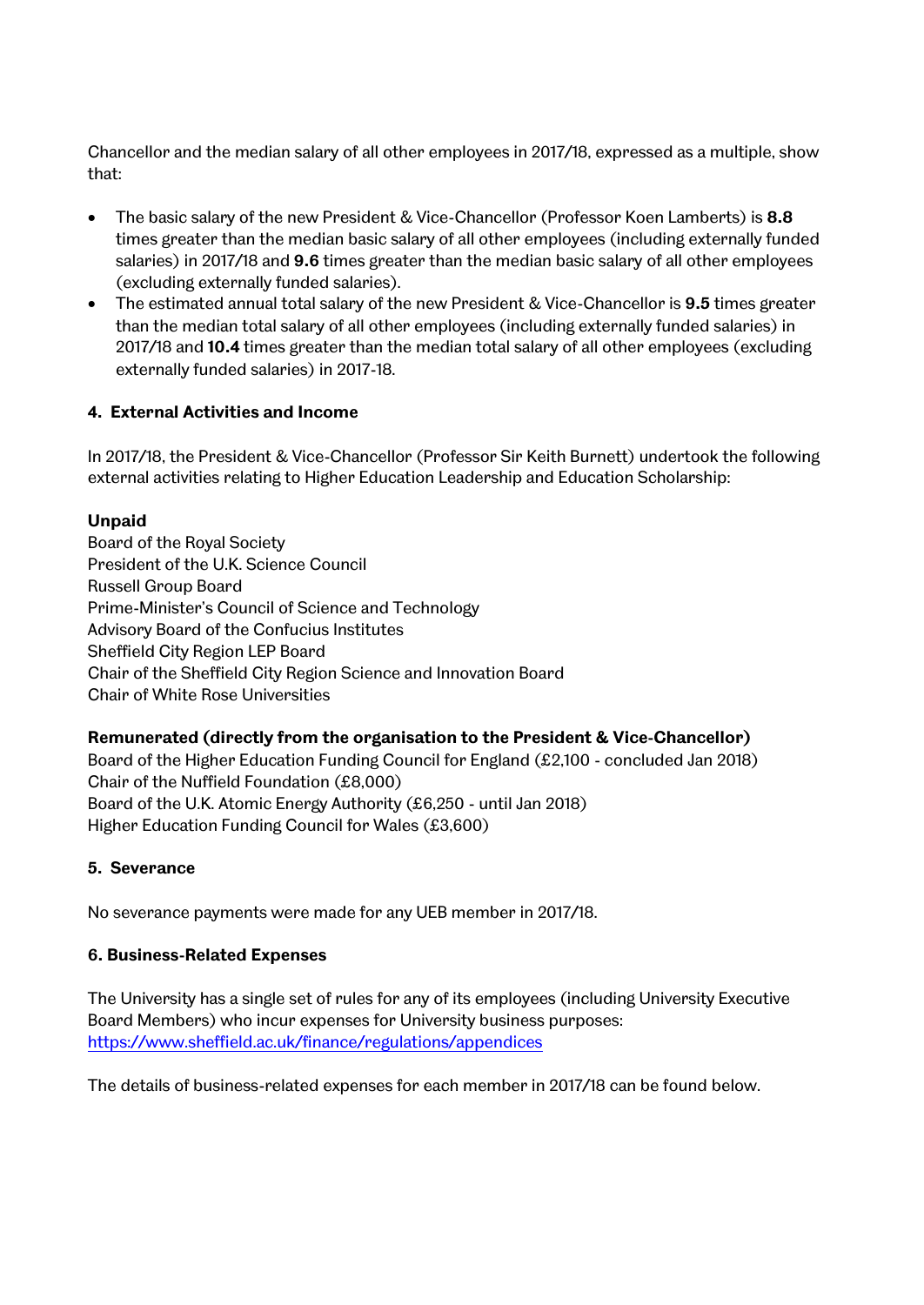#### **UEB Business-Related Expenses – Overview and Summary Statement 2017/18**

The University has a single set of rules for any of its employees who incur expenses for University business purposes, the 'University's Travel and Business Expenses Regulations'. The University will pay reasonable, authorised travel and business expenses that comply with these Regulations where the expenses are incurred by staff wholly, exclusively and necessarily in the performance of their duties of employment and qualify as 'Allowable Expenses' under these Regulations. All University Executive Board (UEB) members must abide by these regulations.

In order to successfully perform their duties, some UEB roles may be required to undertake extensive national travel and international travel. UEB roles will also be required to host external stakeholders and events, or be invited to attend such events to represent the University. The costs incurred for the performance of these duties (some of which may relate to third parties or are ultimately externally funded) are included in the individual business-related expenses for each UEB member, which include both purchasing card and reimbursed expenses. A summary of the business-related expenses for all UEB members and broken down by each UEB member for 2017/18 is included below.

#### **Purchasing Card and Reimbursed Expenses - 01/08/2017 to 31/07/2018**

|                                                                      |                                    | <b>UEB Role Related</b> | Academic-Related |                    |
|----------------------------------------------------------------------|------------------------------------|-------------------------|------------------|--------------------|
| <b>UEB Role</b>                                                      | <b>UEB Member</b>                  | Expenses                | Expenses         | <b>Total Spend</b> |
| President and Vice-Chancellor                                        | Professor Sir Keith Burnett        | £46,952.23              | £0.00            | £46,952.23         |
| Provost and Deputy Vice-Chancellor                                   | <b>Professor Gill Valentine</b>    | £9,219.66               | £73.20           | £9,292.86          |
| Interim Vice-President and Head of Faculty of Arts and Humanities    | Professor Dawn Hadley              | £212.70                 | £700.00          | £912.70            |
| Interim Vice-President and Head of Faculty of Arts and Humanities    | <b>Professor Susan Fitzmaurice</b> | £187.90                 | £2,837.09        | £3,024.99          |
| Vice-President and Head of Faculty of Medicine, Dentistry and Health | Professor Dame Pamela Shaw         | £23,189.00              | £0.00            | £23,189.00         |
| Vice-President and Head of Faculty of Engineering                    | Professor Mike Hounslow            | £10,313.86              | £0.00            | £10,313.86         |
| Vice-President and Head of Faculty of Science                        | Professor Nigel Clarke             | £1,092.32               | £3,077.65        | £4,169.97          |
| Vice-President and Head of Faculty of Science                        | Professor John Derrick             | £1,838.08               | £1,626.58        | £3,464.66          |
| Vice-President and Head of Faculty of Social Sciences                | Professor Craig Watkins            | £134.40                 | £3,925.39        | £4,059.79          |
| Vice-President for Research and Innovation                           | Professor David Petley             | £24,153.31              | £16,530.67       | £40,683.98         |
| Vice-President for Education                                         | Professor Wyn Morgan               | £14,577.16              | £1,603.88        | £16,181.04         |
| <b>IChief Financial Officer</b>                                      | Helen Dingle                       | £2,243.40               | £0.00            | £2,243.40          |
| Chief Operating Officer                                              | Andy Dodman                        | £24,133.01              | £0.00            | £24,133.01         |
| Director of Academic Services                                        | <b>Rob Sykes</b>                   | £1,649.53               | £0.00            | £1,649.53          |
|                                                                      | Total                              | £159,896.56             | £30,374.46       | £190,271.02        |

**Notes:**

**Interim Vice-President and Head of Faculty of Arts and Humanities**  Professor Dawn Hadley 08/11/2017 to 30/04/2018 Professor Susan Fitzmaurice 01/08/2017 to 07/11/2017 and 01/05/2018 to 31/07/2018

**Vice-President and Head of Faculty of Science** Professor Nigel Clarke 01/08/2017 - 13/11/2017 Professor John Derrick 14/11/2017 - 31/07/2018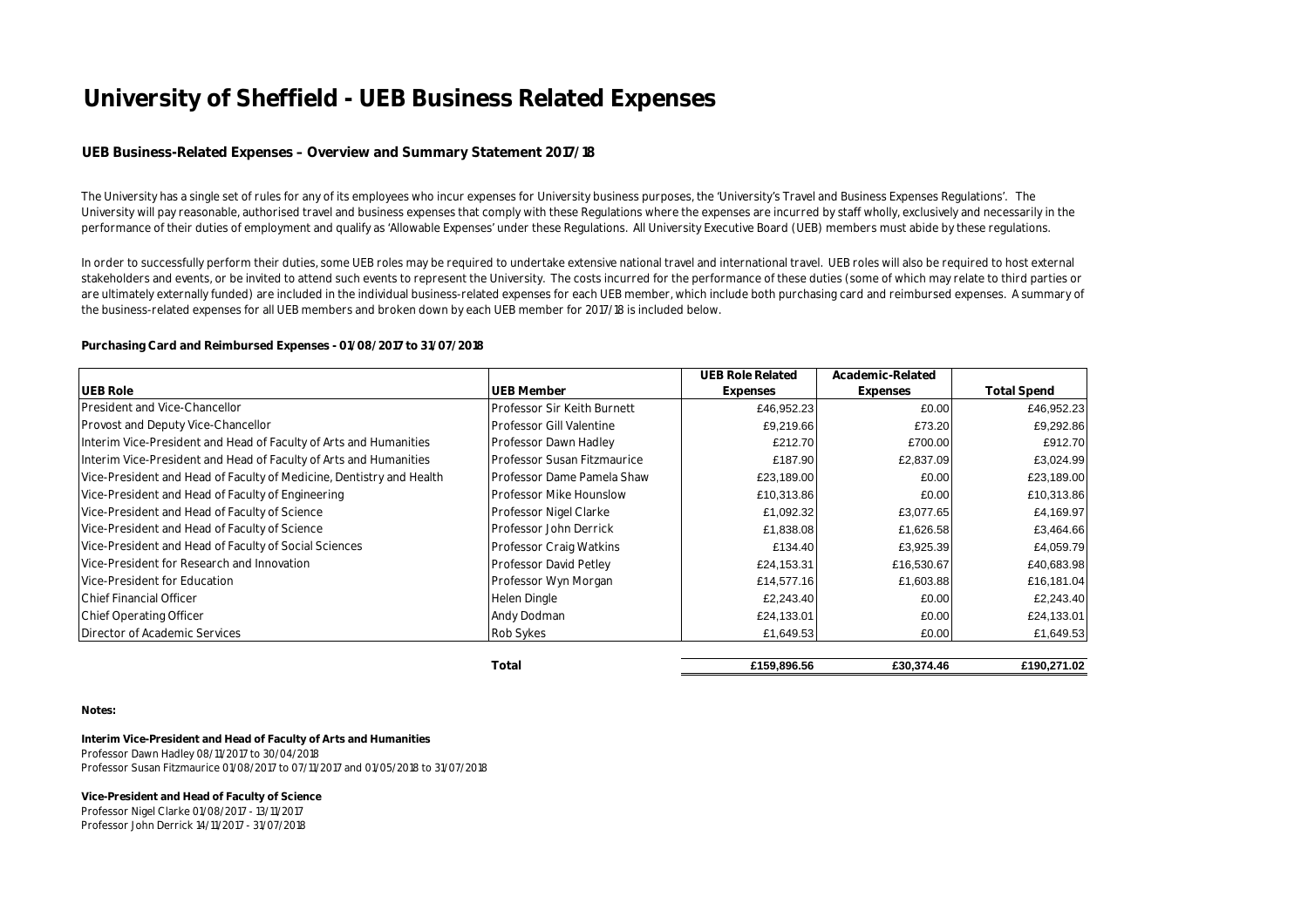## **President and Vice-Chancellor**

The Council of the University agreed that the President and Vice-Chancellor should drive the development of new opportunities and academic partnerships overseas and student exchange around the world.

This has led to an increase in high-quality institutional collaboration, including with the Chinese space programme and four of the five top universities in China. The University is now for the first time ranked in the top 50 globally for international reputation. Overseas visits have also included outreach to philanthropists such as the Grantham Foundation and University of Sheffield in America and keynote addresses at international conferences related to international education, partnerships and innovation.

The Vice-Chancellor also undertook national roles including as a member of the Prime-Minister's Advisory Council for Science and Technology, Council of the Royal Society, the UK Science Council and the Russell Group Board. He also held regular meetings with senior alumni, government and national media.

**Purchasing Card and Reimbursed Expenses - 01/08/2017 to 31/07/2018:** 

#### **Professor Sir Keith Burnett**

|                               | <b>Total for Vice-</b><br><b>Chancellor Role</b> | Total for Academic Total Expenses for<br>Role | 2017/18    |
|-------------------------------|--------------------------------------------------|-----------------------------------------------|------------|
| Accommodation and Subsistence | 30,393.41                                        | 0.00                                          | 30,393.41  |
| Hospitality                   | 269.66                                           | 0.00                                          | 269.66     |
| Conference Fee                | 228.00                                           | 0.00                                          | 228.00     |
| Other                         | 597.31                                           | 0.00                                          | 597.31     |
| Subscriptions                 | 959.37                                           | 0.00                                          | 959.37     |
| Travel                        | 14,504.48                                        | 0.00                                          | 14,504.48  |
|                               | £46,952.23                                       | £0.00                                         | £46,952.23 |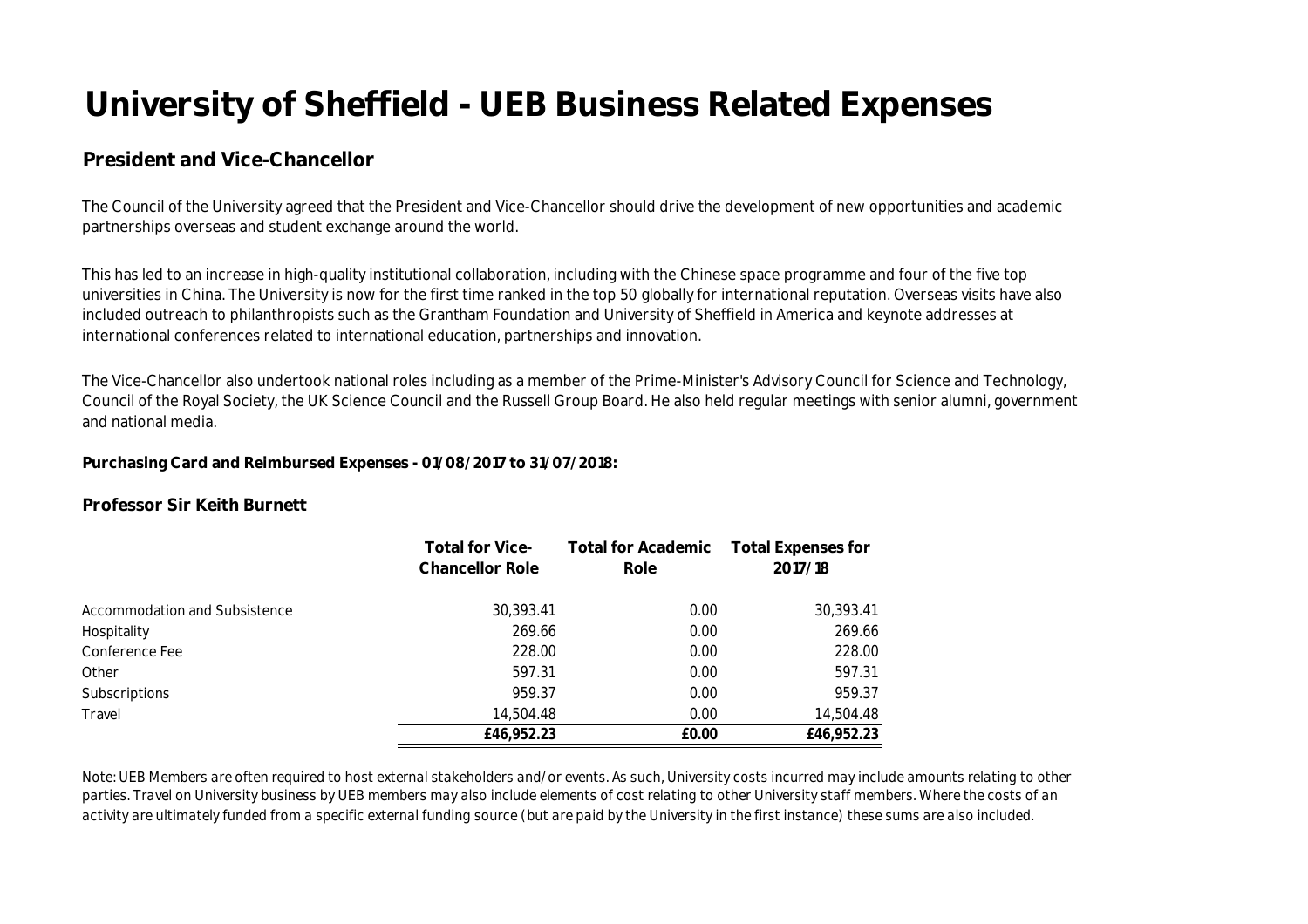#### **Provost and Deputy Vice-Chancellor**

The Provost and Deputy Vice-Chancellor (DVC) supports the President & Vice-Chancellor (P&VC ) in providing strategic leadership of the organisation, working to drive improvement and innovation and advance scholarship. The role provides leadership and oversight of the majority of University business across both academic and professional services areas. Professor Valentine acts on behalf of the P&VC across a range of delegated internal and external matters which include attending external educational, alumni partnership and policy meetings (national and international).

Professor Valentine's research interests are focused in three interconnected areas: diversity and social inclusion; childhood, parenting and family life; and urban cultures and consumption. She is regularly invited to speak at national and international seminars and conferences on these subjects.

**Purchasing Card and Reimbursed Expenses - 01/08/2017 to 31/07/2018:** 

In the year 2017/18, the DVC represented the University in a wide range of national and international activity at senior level. Nationally this included, for example, attendance at Russell Group, N8, White Rose, Yorkshire Universities and STEM Learning Board meetings. Internationally, Professor Valentine represented the University at international conferences, and partnership and alumni meetings in Australia, the USA and Canada.

The associated costs of the DVC's business-related expenses for 2017/18 are as below:

#### **Professor Gill Valentine**

|                               | <b>Total for Deputy Vice-</b><br><b>Chancellor Role</b> | <b>Total for</b><br>Academic Role | <b>Total Expenses</b><br>for 2017/18 |
|-------------------------------|---------------------------------------------------------|-----------------------------------|--------------------------------------|
| Accommodation and Subsistence | 3,774.83                                                | 0.00                              | 3,774.83                             |
| Conference Fee                | 694.00                                                  | 0.00                              | 694.00                               |
| Hospitality                   | 75.85                                                   | 0.00                              | 75.85                                |
| Other                         | 101.18                                                  | 17.00                             | 118.18                               |
| Travel                        | 4,573.80                                                | 56.20                             | 4,630.00                             |
|                               | £9,219.66                                               | £73.20                            | £9,292.86                            |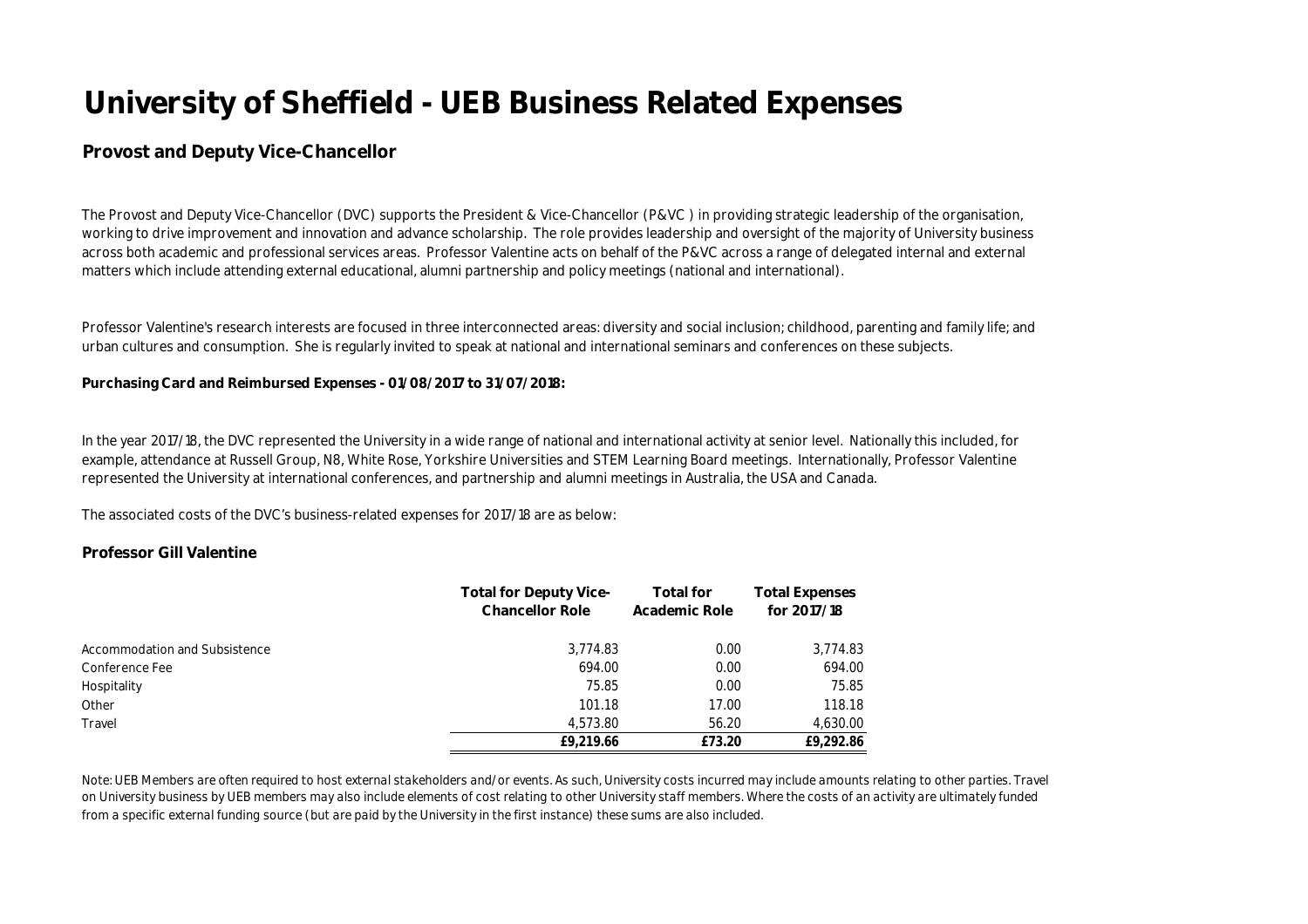#### **Interim Vice-President and Head of Faculty of Arts and Humanities**

Faculty Vice-Presidents are accountable for the leadership and development of the University's five Faculties. The roles also play a key corporate role in the development and delivery of University strategy. The roles are required to represent the University at a local, national and international level. In addition, Vice-Presidents are expected to continue to develop their research profile, and to keep an active interest in their discipline area. They are also expected to ensure their own personal development.

#### **Purchasing Card and Reimbursed Expenses - 01/08/2017 to 31/07/2018:**

|                               | <b>Total for Vice-</b> | Total for Academic Total Expenses for |           |
|-------------------------------|------------------------|---------------------------------------|-----------|
|                               | <b>President Role</b>  | Role                                  | 2017/18   |
| Accommodation and Subsistence | 0.00                   | 2.058.65                              | 2.058.65  |
| Conference Fee                | 0.00                   | 396.93                                | 396.93    |
| Hospitality                   | 20.50                  | 42.04                                 | 62.54     |
| Travel                        | 380.10                 | 1.039.47                              | 1.419.57  |
|                               | £400.60                | £3.537.09                             | £3.937.69 |

#### **Professor Susan Fitzmaurice** 01/08/2017 to 07/11/2017 and 01/05/2018 to 31/07/2018

Professor Fitzmaurice is an internationally regarded scholar of English Historical Linguistics. As Principal Investigator of funded collaborative research projects, she leads the dissemination of research results to the academic community. She is regularly invited to attend conferences or sits on boards relating to her area of expertise.

In the year 2017/18, Professor Fitzmaurice represented the University, the Faculty of Arts & Humanities and her own field of research at a number of national and international conferences and events, including in Europe and South Africa. The associated costs of her business-related expenses for 2017/18 are as below:

|                               | <b>Total for Vice-</b><br><b>President Role</b> | Total for Academic Total Expenses for<br>Role | 2017/18   |
|-------------------------------|-------------------------------------------------|-----------------------------------------------|-----------|
| Accommodation and Subsistence | 0.00                                            | 1.480.58                                      | 1.480.58  |
| Hospitality                   | 20.50                                           | 42.04                                         | 62.54     |
| Travel                        | 167.40                                          | 1.039.47                                      | 1.206.87  |
| Conference Fee                | 0.00                                            | 275.00                                        | 275.00    |
|                               | £187.90                                         | £2.837.09                                     | £3.024.99 |

#### **Professor Dawn Hadley** 08/11/2017 to 30/04/2018

In the year 2017/18, Professor Hadley represented the University, the Faculty of Arts & Humanities and her own field of research at a number of national and international conferences and events, including the American Archaeology Conference in Washington DC, US. The associated costs of her business-related expenses for 2017/18 are as below:

|                               | <b>Total for Vice-</b><br><b>President Role</b> | Total for Academic Total Expenses for<br>Role | 2017/18 |
|-------------------------------|-------------------------------------------------|-----------------------------------------------|---------|
| Conference Fee                | 0.00                                            | 121.93                                        | 121.93  |
| Accommodation and Subsistence | 0.00                                            | 578.07                                        | 578.07  |
| Travel                        | 212.70                                          | 0.00                                          | 212.70  |
|                               | £212.70                                         | £700.00                                       | £912.70 |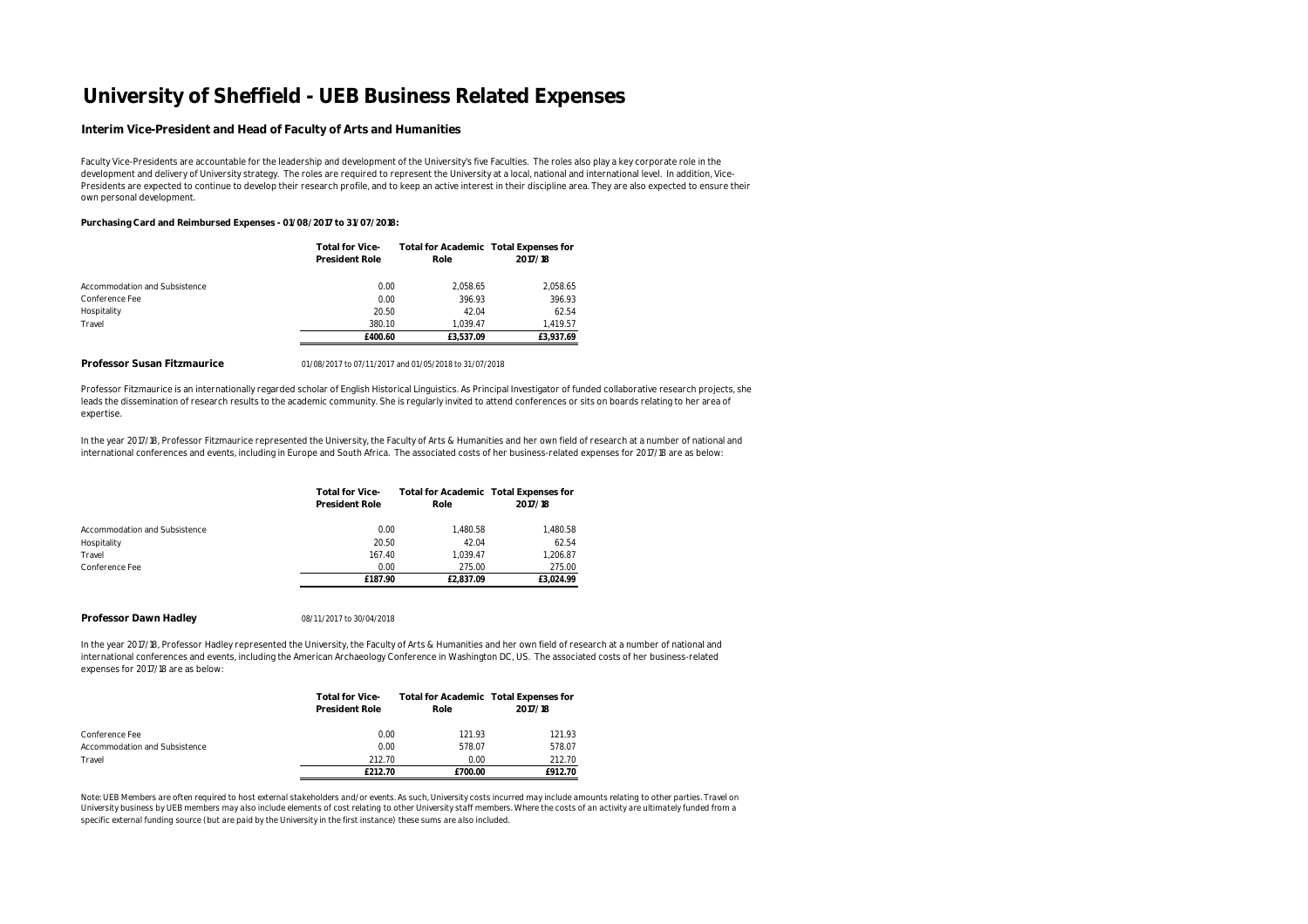## **Vice-President and Head of Faculty of Medicine, Dentistry and Health**

Faculty Vice-Presidents are accountable for the leadership and development of the University's five Faculties. The roles also play a key corporate role in the development and delivery of University strategy. The roles are required to represent the University at a local, national and international level. In addition, Vice-Presidents are expected to continue to develop their research profile, and to keep an active interest in their discipline area. They are also expected to ensure their own personal development.

Professor Dame Shaw is a member of multiple national and international committees and sits on the editorial board of several journals including Brain and Amyotrophic Lateral Sclerosis.

**Purchasing Card and Reimbursed Expenses - 01/08/2017 to 31/07/2018:** 

In the year 2017/18, Professor Dame Shaw represented the University, the Faculty of Medicine, Dentistry and Health and her research area at a number of national and international conferences, including in Europe and the USA. She also hosted a number of external visitors and VIPs. Her annual expenses also include subscriptions to a number of academic journals. The associated costs of her business-related expenses for 2017/18 are as below:

#### **Professor Dame Pamela Shaw**

|                               | <b>Total for Vice-</b><br><b>President Role</b> | <b>Total for</b><br>Academic Role | <b>Total Expenses</b><br>for 2017/18 |
|-------------------------------|-------------------------------------------------|-----------------------------------|--------------------------------------|
| Accommodation and Subsistence | 2,916.66                                        | 0.00                              | 2,916.66                             |
| Conference Fee                | 776.14                                          | 0.00                              | 776.14                               |
| Hospitality                   | 1,319.53                                        | 0.00                              | 1,319.53                             |
| Other                         | 809.50                                          | 0.00                              | 809.50                               |
| <b>Subscriptions</b>          | 2,760.47                                        | 0.00                              | 2,760.47                             |
| Travel                        | 14,606.70                                       | 0.00                              | 14,606.70                            |
|                               | £23,189.00                                      | £0.00                             | £23,189.00                           |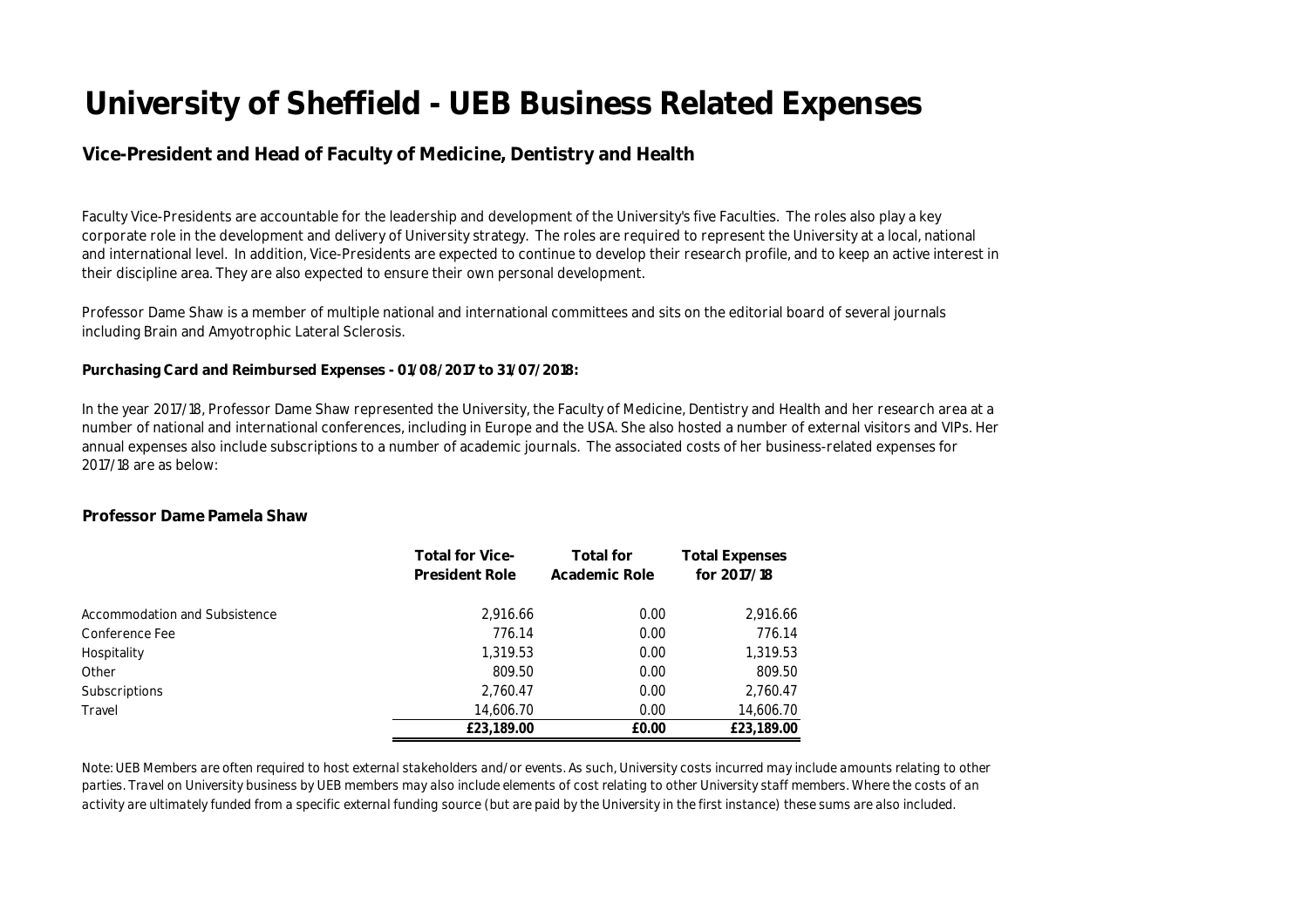## **Vice-President and Head of Faculty of Engineering**

Faculty Vice-Presidents are accountable for the leadership and development of the University's five Faculties. The roles also play a key corporate role in the development and delivery of University strategy. The roles are required to represent the University at a local, national and international level. In addition, Vice-Presidents are expected to continue to develop their research profile, and to keep an active interest in their discipline area. They are also expected to ensure their own personal development.

Professor Hounslow's research is in the general area of particle technology and he has published extensively on industrial crystallisation, granulation (particularly as it applies to the pharmaceutical industry) and on various forms of computer modelling.

#### **Purchasing Card and Reimbursed Expenses - 01/08/2017 to 31/07/2018:**

In the year 2017/18, Professor Hounslow represented the University, the Faculty of Engineering and his field of research at a number of national and international conferences, events and research committees, including in Europe and Australia. The associated costs of his business-related expenses for 2017/18 are as below:

#### **Professor Mike Hounslow**

|                               | <b>Total for Vice-</b><br><b>President Role</b> | <b>Total for</b><br>Academic Role | <b>Total Expenses</b><br>for 2017/18 |
|-------------------------------|-------------------------------------------------|-----------------------------------|--------------------------------------|
| Accommodation and Subsistence | 1,516.06                                        | 0.00                              | 1,516.06                             |
| Hospitality                   | 255.40                                          | 0.00                              | 255.40                               |
| Other                         | 459.04                                          | 0.00                              | 459.04                               |
| Conference Fee                | 236.29                                          | 0.00                              | 236.29                               |
| Travel                        | 7,847.07                                        | 0.00                              | 7,847.07                             |
|                               | £10,313.86                                      | £0.00                             | £10,313.86                           |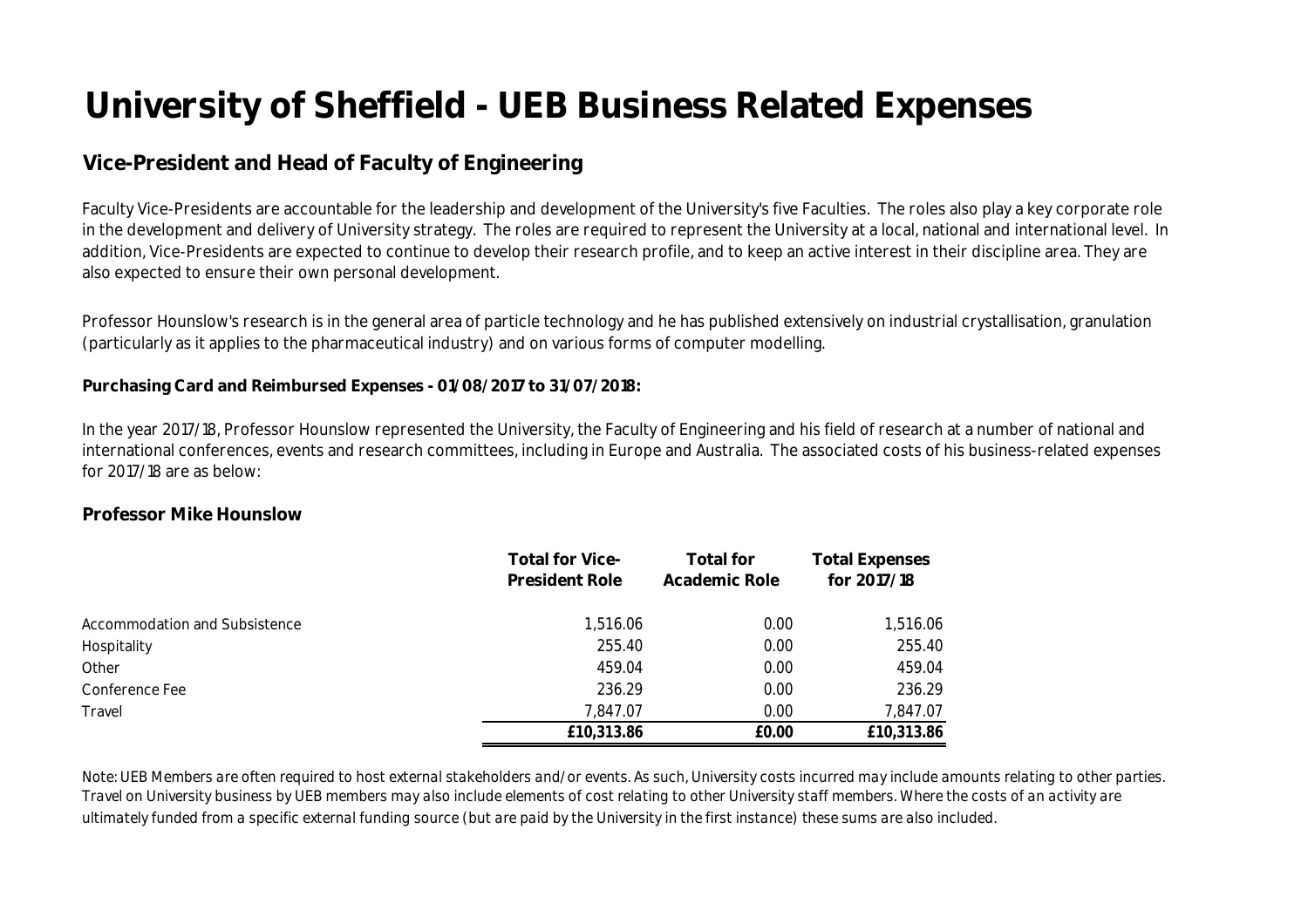#### **Interim Vice-President and Head of Faculty of Science**

Faculty Vice-Presidents are accountable for the leadership and development of the University's five Faculties. The roles also play a key corporate role in the development and delivery of University strategy. The roles are required to represent the University at a local, national and international level. In addition, Vice-Presidents are expected to continue to develop their research profile, and to keep an active interest in their discipline area. They are also expected to ensure their own personal development.

#### **Purchasing Card and Reimbursed Expenses - 01/08/2017 to 31/07/2018**

|                               | <b>Total for Vice-</b><br>President Role | <b>Total for Academic</b><br>Role | <b>Total Expenses</b><br>for 2017/18 |
|-------------------------------|------------------------------------------|-----------------------------------|--------------------------------------|
| Accommodation and Subsistence | 1.951.21                                 | 1,094.23                          | 3,045.44                             |
| Other                         | 25.08                                    | 0.00                              | 25.08                                |
| Conference Fee                | 0.00                                     | 859.30                            | 859.30                               |
| Hospitality                   | 98.00                                    | 0.00                              | 98.00                                |
| Subscription                  | 212.99                                   | 0.00                              | 212.99                               |
| Travel                        | 643.12                                   | 2.750.70                          | 3,393.82                             |
|                               | £2.930.40                                | £4.704.23                         | £7,634.63                            |

#### **Professor John Derrick**  14/11/2017 to 31/07/2018

In the year 2017/18, Professor Derrick represented the University, the Faculty of Science and his own field of research at a number of national meetings and conferences, and one meeting in Europe. The associated costs of his business-related expenses for 2017/18 are as below:

|                               | <b>Total for Vice-</b><br><b>President Role</b> | <b>Total for Academic</b><br>Role | <b>Total Expenses</b><br>for 2017/18 |
|-------------------------------|-------------------------------------------------|-----------------------------------|--------------------------------------|
|                               |                                                 |                                   |                                      |
| Accommodation and Subsistence | 1.748.70                                        | 1.073.93                          | 2,822.63                             |
| Other                         | 25.08                                           | 0.00                              | 25.08                                |
| Travel                        | 64.30                                           | 552.65                            | 616.95                               |
|                               | £1.838.08                                       | £1.626.58                         | £3.464.66                            |

#### **Professor Nigel Clarke**

01/08/2017 to 13/11/2017

In the year 2017/18, Professor Clarke attended a number of national meetings and conferences, and the MRS Conference in Boston, US. The associated costs of his business-related expenses for 2017/18 are as below:

|                               | <b>Total for Vice-</b><br><b>President Role</b> | <b>Total for Academic</b><br>Role | <b>Total Expenses</b><br>for 2017/18 |
|-------------------------------|-------------------------------------------------|-----------------------------------|--------------------------------------|
| Accommodation and Subsistence | 202.51                                          | 20.30                             | 222.81                               |
| Conference Fee                | 0.00                                            | 859.30                            | 859.30                               |
| Hospitality                   | 98.00                                           | 0.00                              | 98.00                                |
| Subscription                  | 212.99                                          | 0.00                              | 212.99                               |
| Travel                        | 578.82                                          | 2.198.05                          | 2.776.87                             |
|                               | £1.092.32                                       | £3.077.65                         | £4.169.97                            |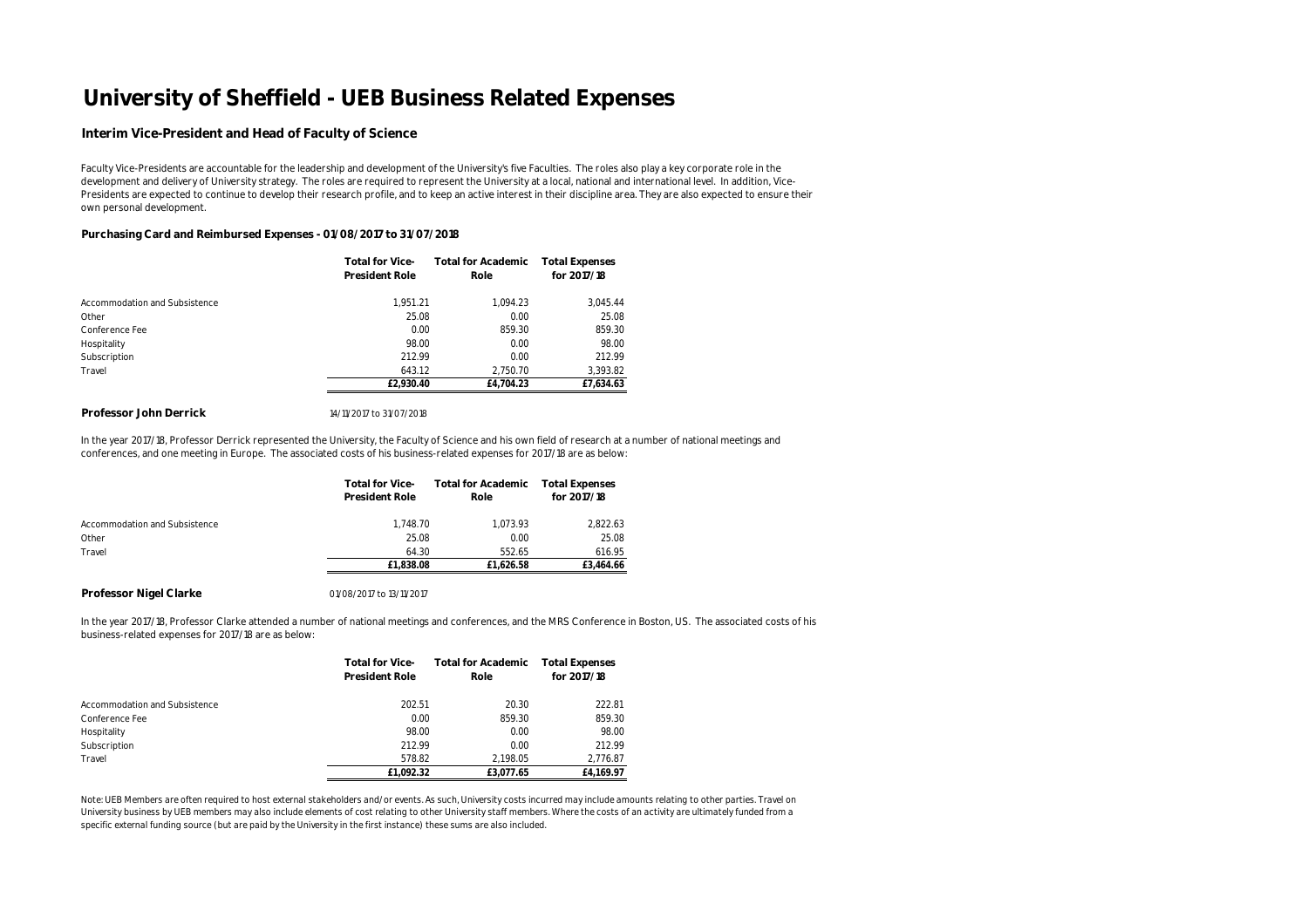## **Interim Vice-President and Head of Faculty of Social Sciences**

Faculty Vice-Presidents are accountable for the leadership and development of the University's five Faculties. The roles also play a key corporate role in the development and delivery of University strategy. The roles are required to represent the University at a local, national and international level. In addition, Vice-Presidents are expected to continue to develop their research profile, and to keep an active interest in their discipline area. They are also expected to ensure their own personal development.

Professor Watkins's current and recent research focuses on the structure and operation of local housing systems, and the impact of public policy on housing markets. His main research commitment is as a Director of the UK Collaborative Centre for Housing Evidence (CaCHE), a national research centre funded by the ESRC, AHRC, and the Joseph Rowntree Foundation for five years. CaCHE is a consortium of 10 Universities, the Chartered Institute of Housing, Royal Town Planning Institute and Royal Institution of Chartered Surveyors and, in addition to Sheffield, has staff based in Glasgow, London, Belfast and Cardiff.

#### **Purchasing Card and Reimbursed Expenses - 01/08/2017 to 31/07/2018:**

In the year 2017/18, Professor Watkins represented the University, the Faculty of Social Sciences and his field of research at a number of national meetings and conferences. The associated costs of his business-related expenses for 2017/18 are as below:

#### **Professor Craig Watkins**

|                               | <b>Total for Vice-</b><br><b>President Role</b> | <b>Total for</b><br>Academic Role | <b>Total Expenses for</b><br>2017/18 |
|-------------------------------|-------------------------------------------------|-----------------------------------|--------------------------------------|
| Accommodation and Subsistence | 2.60                                            | 440.13                            | 442.73                               |
| Conference Fee                | 0.00                                            | 910.00                            | 910.00                               |
| Hospitality                   | 29.10                                           | 242.17                            | 271.27                               |
| Travel                        | 102.70                                          | 2,267.09                          | 2,369.79                             |
| Other                         | 0.00                                            | 66.00                             | 66.00                                |
|                               | £134.40                                         | £3,925.39                         | £4,059.79                            |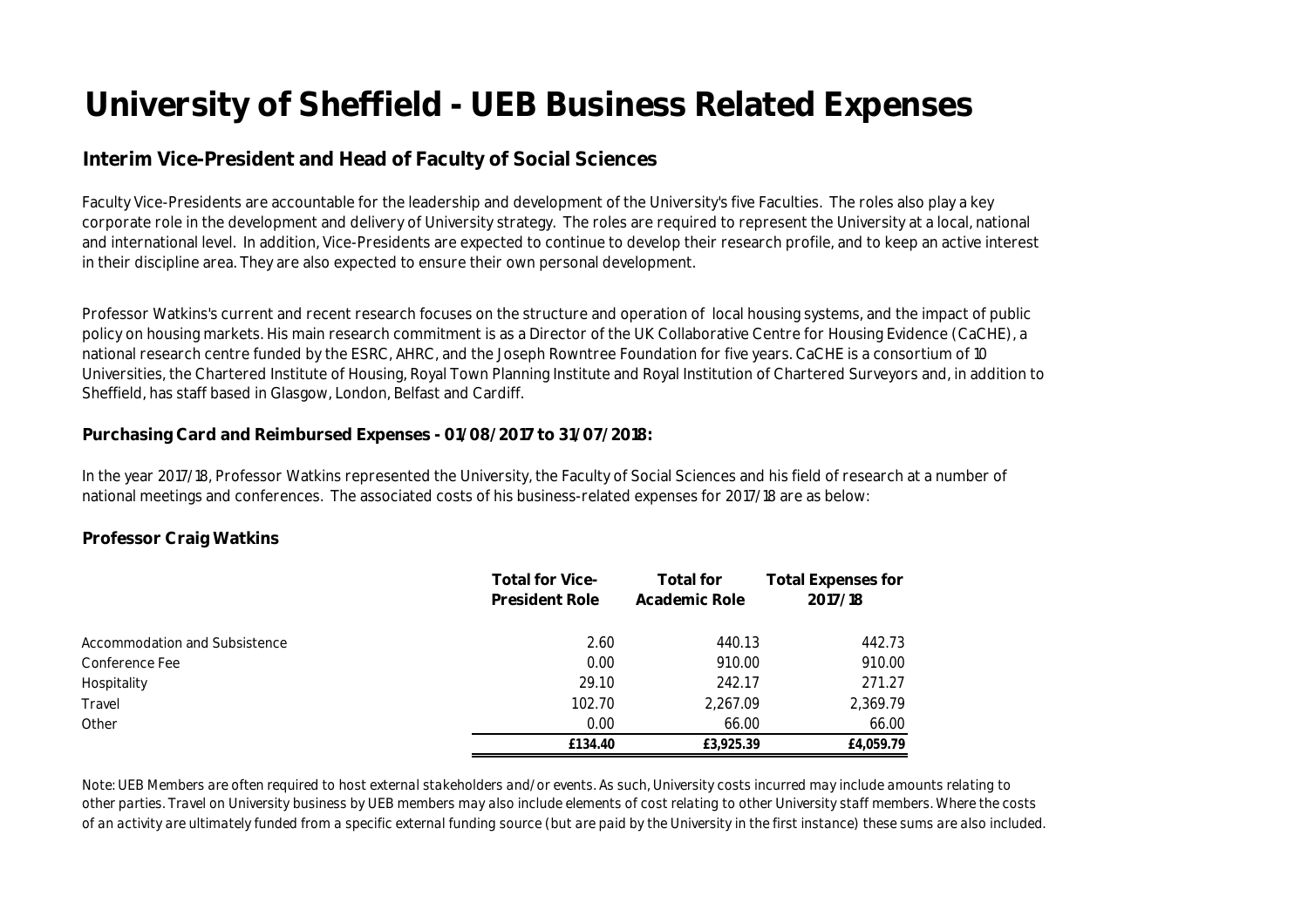#### **Vice-President for Research and Innovation**

The Vice-President for Research and Innovation provides the strategic lead for research and innovation across the University; included in the portfolio are postgraduate research students. The role is responsible for developing and delivering the University research strategy, and for ensuring that society gains the maximum benefit from research at Sheffield. It will oversee the development of the University REF submission. A major strageic priority is the estabhment of international partnerships, with a focus on instiutions in less developed countries as well as in Asia and North America. Vice-Presidents are expected to continue to develop their research profile, and to keep an active interest in their discipline area. They are also expected to ensure their own personal development.

Professor Petley's research focuses on landslides. He works in particular on the understanding of landslide mechanics through both state of the art monitoring of their movement using field instrumentation and the development of novel lab testing approaches. This research is focused mainly in high mountain areas, most notably Taiwan, New Zealand, China, Chile and Nepal. Professor Petley sits on the Slope Safety Technical Review Board of the Hong Kong Government.

#### **Purchasing Card and Reimbursed Expenses - 01/08/2017 to 31/07/2018:**

In the year 2017/18, Professor Petley undertook five international visits in his role as VPRI to Mexico, Brazil, China, Australia and Hong Kong; attended 15 UK meeting to represent the University in London, York, Durham and Manchester; two UUK conferences and a training course. His research took him to Chile on one occasion and to New Zealand and Australia on two occasions. He attended a conference in New Zealand as a guest of the New Zealand Geotechnical Society. The associated costs of his business-related expenses for 2017/18 are as below:

#### **Professor David Petley**

|                               | <b>Total for Vice-</b><br><b>President Role</b> | <b>Total for</b><br>Academic Role | <b>Total Expenses</b><br>for 2017/18 |
|-------------------------------|-------------------------------------------------|-----------------------------------|--------------------------------------|
| Accommodation and Subsistence | 2,975.12                                        | 4.527.44                          | 7,502.56                             |
| Travel                        | 14,965.07                                       | 11,960.61                         | 26,925.68                            |
| Conference Registration       | 276.00                                          | 0.00                              | 276.00                               |
| Relocation                    | 5,914.51                                        | 0.00                              | 5,914.51                             |
| Other                         | 22.61                                           | 42.62                             | 65.23                                |
|                               | £24,153.31                                      | £16,530.67                        | £40,683.98                           |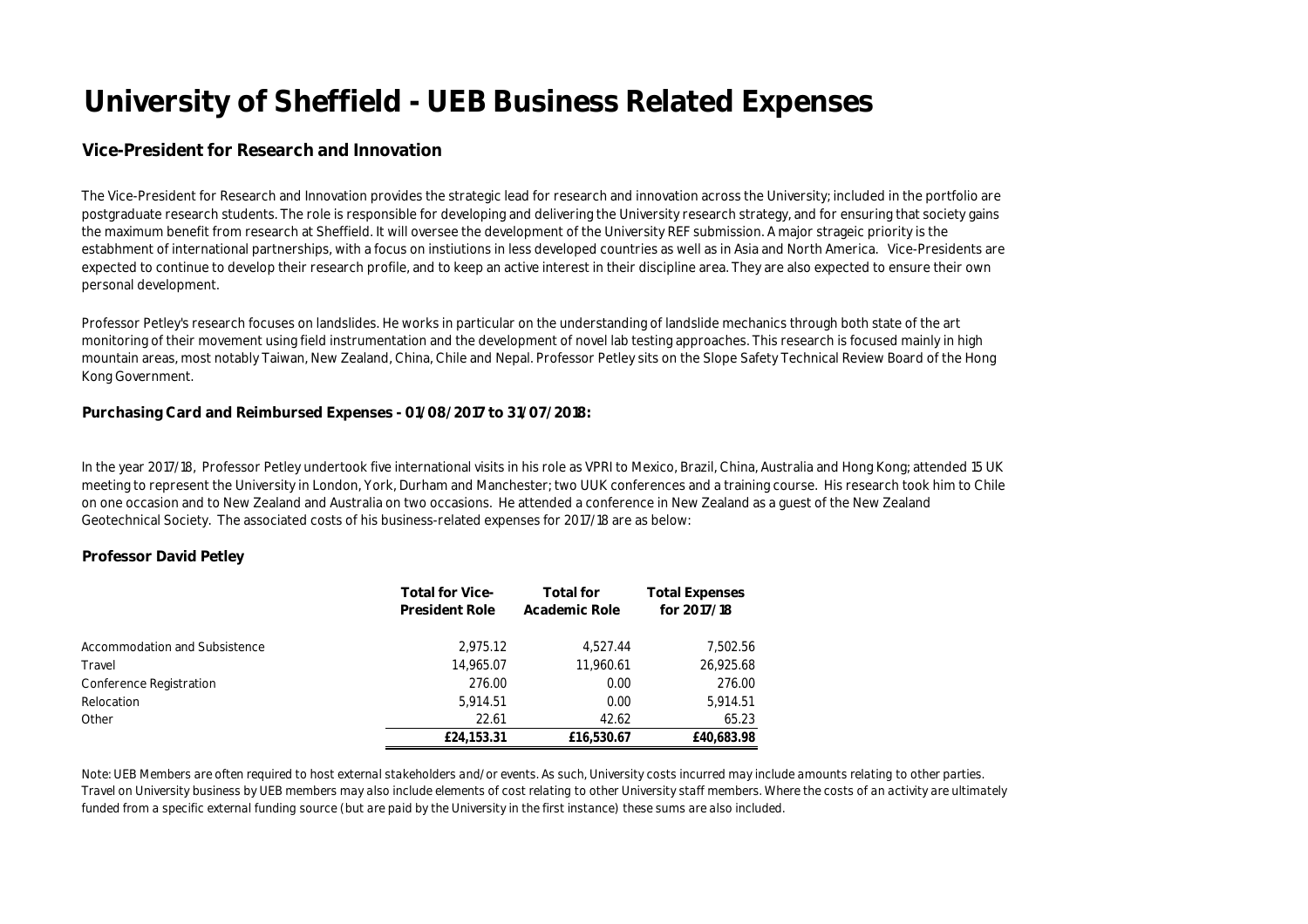## **Vice President for Education**

The Vice President for Education takes the lead for ensuring excellence and innovation in teaching and learning for students including undergraduate, postgraduate, overseas students and those studying for University of Sheffield qualifications overseas. He also oversees the University's commitment to broad participation, including outreach and access to schools and new forms of advanced vocational and technical education. Vice-Presidents are expected to continue to develop their research profile, and to keep an active interest in their discipline area. They are also expected to ensure their own personal development.

Professor Wyn Morgan's research focuses on food economics and in particular pricing along food chains and the way imperfect competition affects price transmission. Current work is exploring the use of scanner data in UK supermarkets and forecasting UK food inflation, building on work carried out for Defra.

#### **Purchasing Card and Reimbursed Expenses - 01/08/2017 to 31/07/2018:**

In the year 2017/18, was invited to respresent the University at a number of national and international conferences and meetings including in Europe and the USA. The associated costs of his business-related expenses for 2017/18 are as below:

#### **Professor Wyn Morgan**

|                               | <b>Total for Vice-</b> | <b>Total for</b> | <b>Total Expenses</b> |
|-------------------------------|------------------------|------------------|-----------------------|
|                               | <b>President Role</b>  | Academic Role    | for 2017/18           |
| Accommodation and Subsistence | 4,834.83               | 0.00             | 4,834.83              |
| Conference Fee                | 969.00                 | 0.00             | 969.00                |
| Hospitality                   | 488.90                 | 259.70           | 748.60                |
| Other                         | 154.78                 | 147.94           | 302.72                |
| <b>Subscriptions</b>          | 230.18                 | 287.30           | 517.48                |
| Travel                        | 7.899.47               | 908.94           | 8,808.41              |
|                               | £14,577.16             | £1,603.88        | £16,181.04            |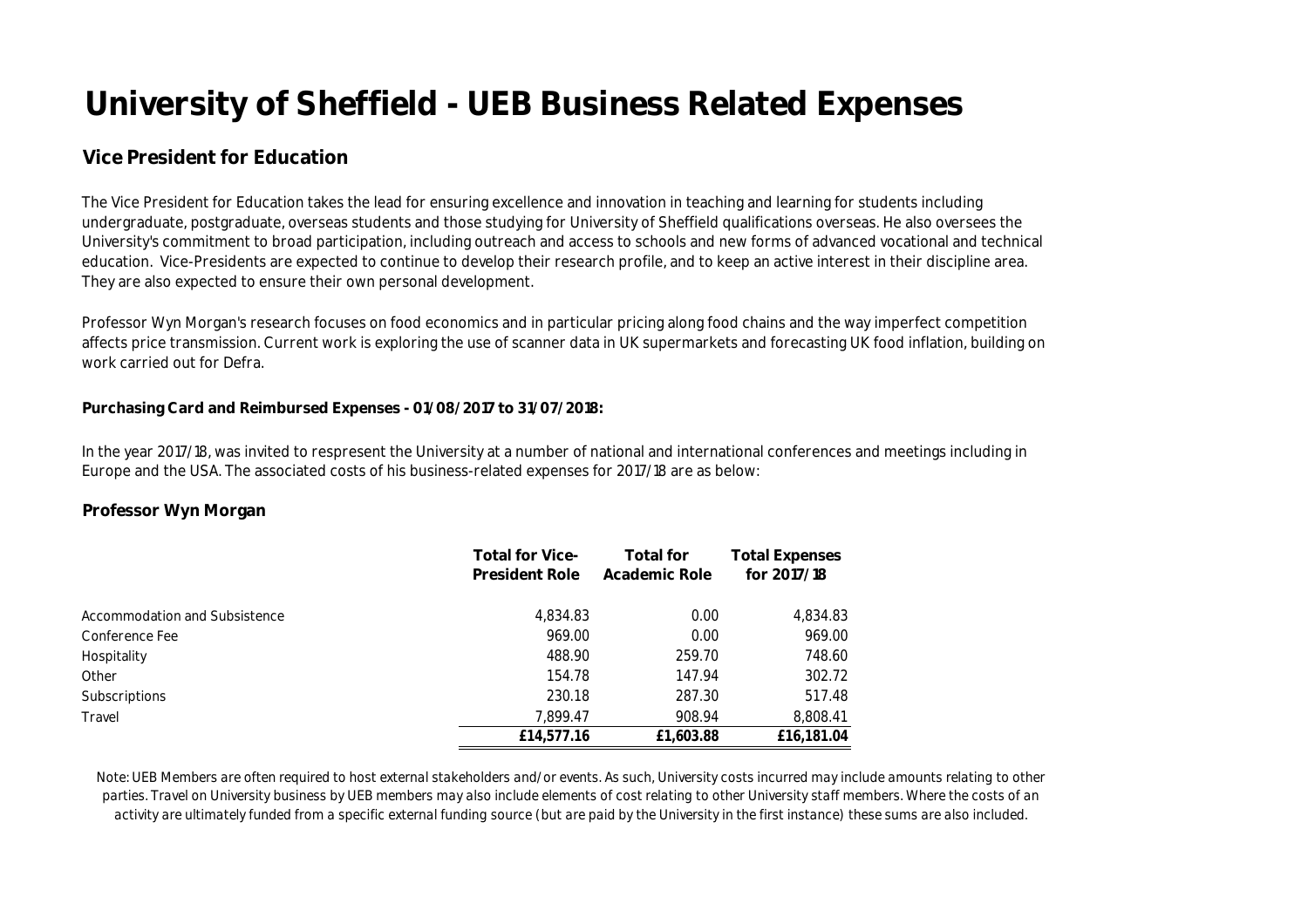## **Chief Financial Officer**

The Chief Financial Officer (CFO) is the senior finance professional in the University. Working with senior managers across the University, the role is critical to the ongoing influence and development of financial performance in support of the University's Mission, Vision and Identity and Strategic Plan. The role also includes the leadership of the University's residential and commercial catering operations providing services to students, staff and visitors. This includes the provision of accommodation, catering and hospitality, conferences and events, retail and boutique hotel operations.

### **Purchasing Card and Reimbursed Expenses - 01/08/2017 to 31/07/2018:**

In the year 2017/18, the CFO represented the University at a number of conferences and networking events in the UK and led a number of events, hosting internal or external stakeholders. The associated costs of the CFO's business-related expenses for 2017/18 are as below:

### **Helen Dingle**

|                               | <b>Total Expenses for</b><br>2017/18 |
|-------------------------------|--------------------------------------|
| Accommodation and Subsistence | £436.40                              |
| Travel                        | £1,132.90                            |
| Conference Registration       | £612.00                              |
| Hospitality                   | £60.10                               |
| Other                         | £2.00                                |
|                               | £2,243.40                            |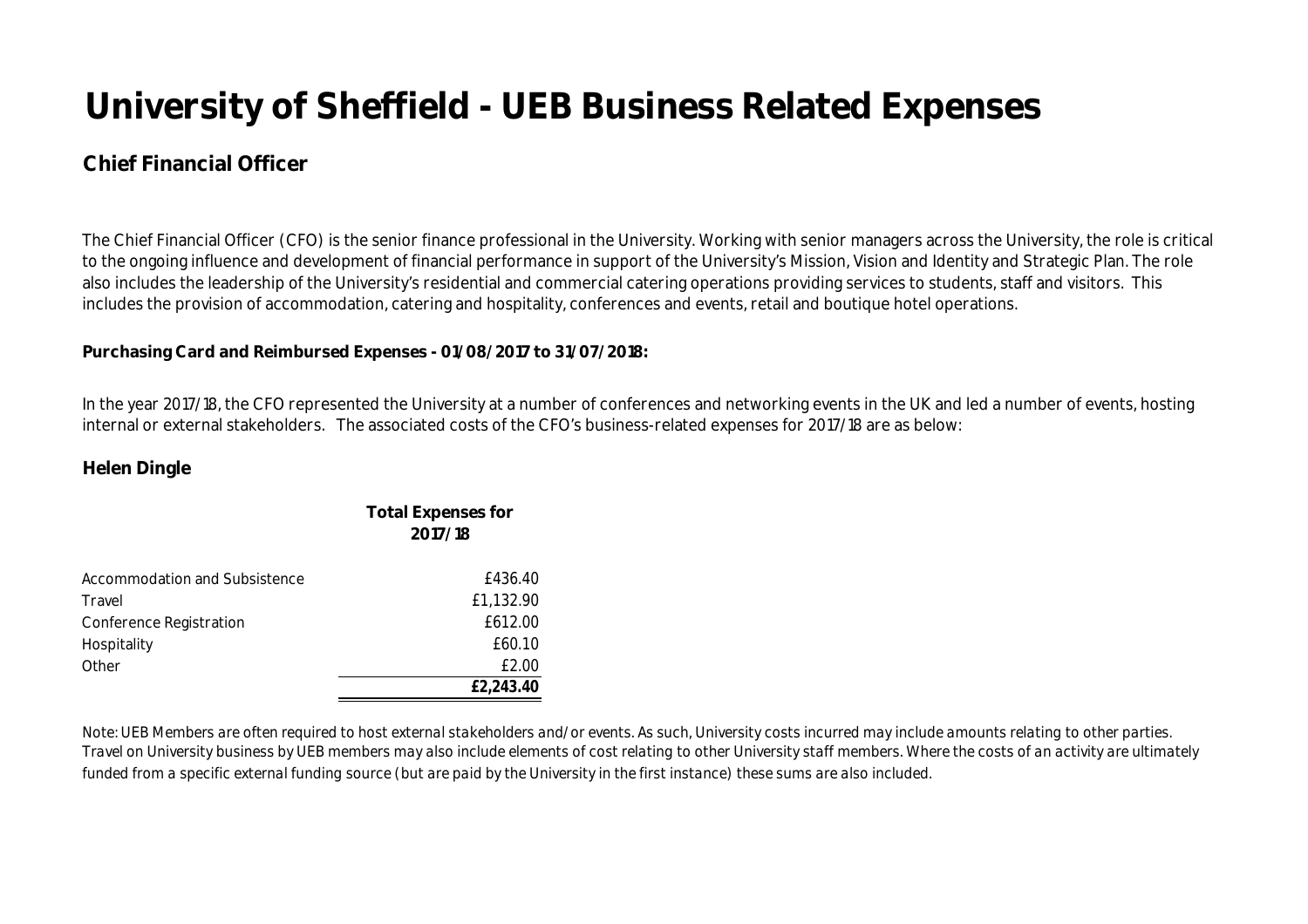### **Chief Operating Officer**

The Chief Operating Officer (COO) leads the University's Corporate Services, which includes Human Resources; Corporate Communications; Development, Alumni Relations and Events; Global Engagement; Public Affairs; Health and Safety; Sport Sheffield; Partnerships and Regional Engagement.

Andrew Dodman is an influential leader and an expert on leadership development, change management, wellbeing and partnerships. He is frequently asked to deliver at conferences and also mentors a number of other sector directors. He is a member of The Leadership Foundation for Higher Education (LFHE) Advisory Group, a Trustee Director of the University Pension Scheme and Non-Executive Director of the University subsidiary company Everyday Juice Limited. He represents the University at various national groups and committees, including AHUA and the Russell Group Registrars Forum.

#### **Purchasing Card and Reimbursed Expenses - 01/08/2017 to 31/07/2018:**

In the year 2017/18, the COO was invited to represent the University and deliver on his expert areas including leadership, change management and well-being, at a number of national and international conferences in London, the USA and Canada. Part of the COO responsibility includes international partnerships, overseas student recruitment and alumni relations. In fulfilling these responsibilities, the COO travelled to a number of places within and beyond the UK, including the US and Canada. The associated costs of the COO's business-related expenses for 2017/18 are as follows:

#### **Andrew Dodman**

|                               | <b>Total Expenses for</b><br>2017/18 |
|-------------------------------|--------------------------------------|
| Accommodation and Subsistence | 7,056.91                             |
| Hospitality                   | 475.66                               |
| Other                         | 183.50                               |
| Travel                        | 15,529.13                            |
| Conference Fee                | 887.81                               |
|                               | £24,133.01                           |